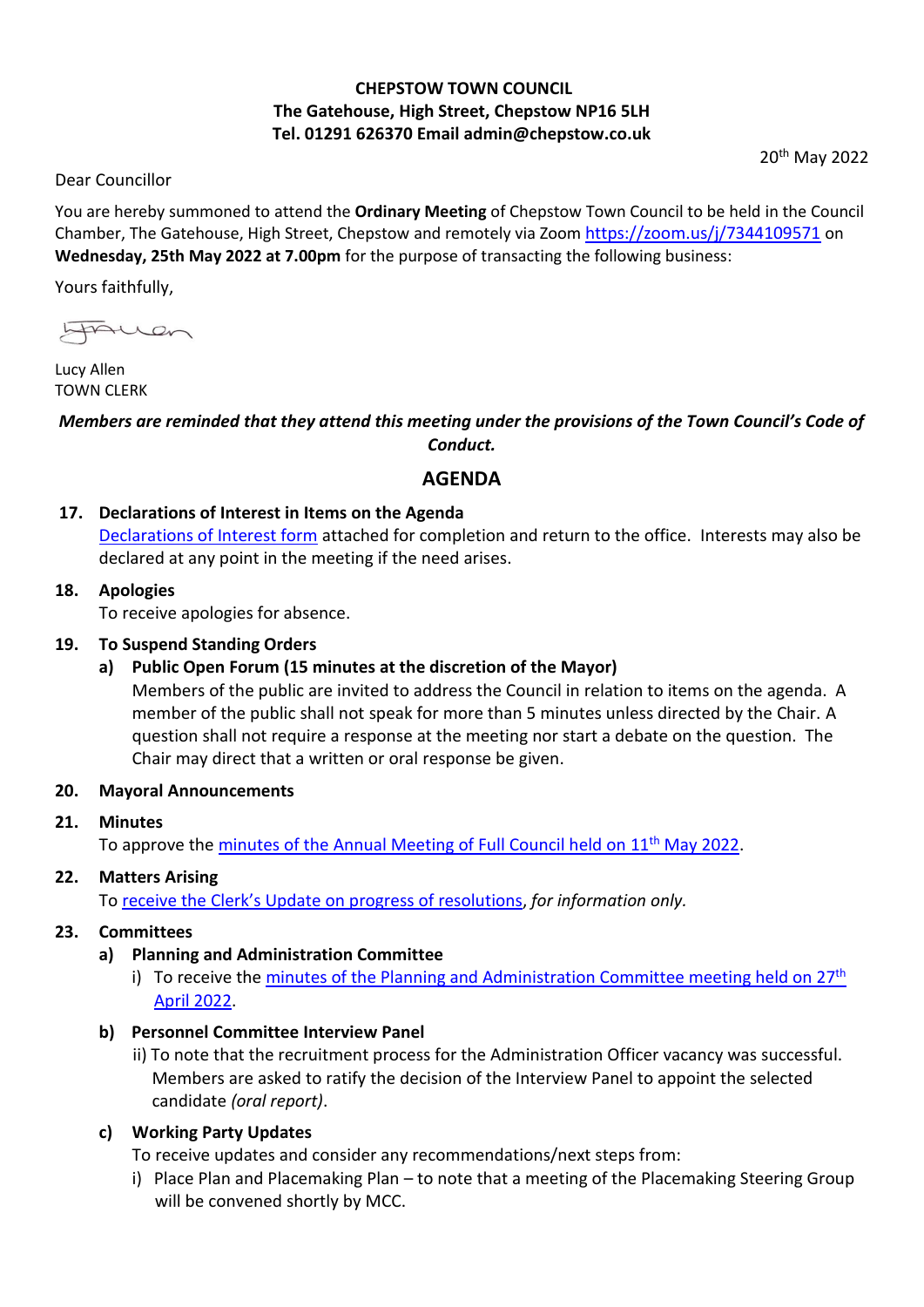- ii) Shopmobility/Disability to agree an appropriate day/time to form this group
- iii) Aims and Priorities Working Group to note the date set for a working group for all available Councillors will be held in the Council Chamber and via Zoom on Wednesday, 1<sup>st</sup> June 2022 at 7pm.

## **24. Co-option**

To note that following the election there are currently 6 vacancies on the Town Council*.* Members to consider and, if appropriate, agree the process and timetable for filling these vacancies. *[\(Copy of](https://drive.google.com/file/d/1fmGWScV8JjoH35RCKrXTEg_ndW1_0sQA/view?usp=sharing)  [current Co-option Policy\).](https://drive.google.com/file/d/1fmGWScV8JjoH35RCKrXTEg_ndW1_0sQA/view?usp=sharing)*

*Note from MCC: The process is to be open and transparent and anyone who wishes to apply for a seat is able to do so. It's also important to have a clear process in place for deciding between candidates if you have more people come forward for seats than there are vacancies.*

## **25. One Voice Wales**

- a) To receive the [overview of training modules available from One Voice Wales.](https://drive.google.com/file/d/1uz0pLZEnvectNUh-ba1tV2eqEvVsuRqG/view?usp=sharing)
- b) To agree a date for all Members to receive Code of Conduct training remotely.
- c) To note [correspondence advising that there are free training places available to each Council.](https://drive.google.com/file/d/100htJBNNuoz_euRvXfmFqked6uJf4MhO/view?usp=sharing) Members to consider Councillor attendance.

## **26. Monmouthshire County Council (MCC)**

## **a) Business Resilience Forum**

To receive an update from the Business Resilience Forum including the status of the High Street and Bulwark shopping areas *(oral report).*

## **b) 20mph speed limits**

To [receive an update regarding the implementation of the 20mph speed limits in the County.](https://drive.google.com/file/d/1wFiBomCiD2LAEOLqN8hSR8IiAEk6ElDQ/view?usp=sharing)

## **27. Ukraine Flag and Community Support**

a) To approve the continuous flying of the Ukraine Flag for a further month apart from the Jubilee weekend when the Platinum Jubilee Flag will be flown *(b/f 23.3.22 min ref 195)*. b) To consider ways of supporting Ukrainian families living in Chepstow.

## **28. Green Bin Store**

To receive an update on progress to date in having the green bin store moved from its current location by the Boatman *(b/f 27.4.22 min ref 217).*

## **29. Finance**

## **a) Monthly Bank Reconciliation, Accounts and Income and Expenditure**

To note that due to the work currently being undertaken to complete the financial year end 2021/22 there are no monthly reports available.

## **b) Installation of a bench and dog bin – Bulwark Senior Citizens Club**

To [consider the report detailing the costs associated with the purchase and installation of a bench](https://drive.google.com/file/d/1zHWYAMPYnuJHGqjDf-BgJf7lwHqHreQS/view?usp=sharing)  [and dog bin near to Bulwark Senior Citizens Club,](https://drive.google.com/file/d/1zHWYAMPYnuJHGqjDf-BgJf7lwHqHreQS/view?usp=sharing) subject to the relevant consents *(Litter Act 1983, s5,6 & Parish Councils Act 1957, s1) (submitted by Cllr Watts).*

## **c) Annual Report 2021/22**

To consider printing and delivering a copy of the Annual Report 2021/22 to all households in Chepstow at a cost of £2,660 for printing 4300 copies and £780 Royal Mail Door to Door delivery (LGA 1972, s142) *(b/f 25.4.22 min ref 218bii).*

## **d) Gum Drop renewal**

To consider and, if appropriate, agree the membership renewal of the [Gum Drop bins](https://gumdropltd.com/about/) at an annual cost of £545.00 *(Litter Act 1983, s5,6).*